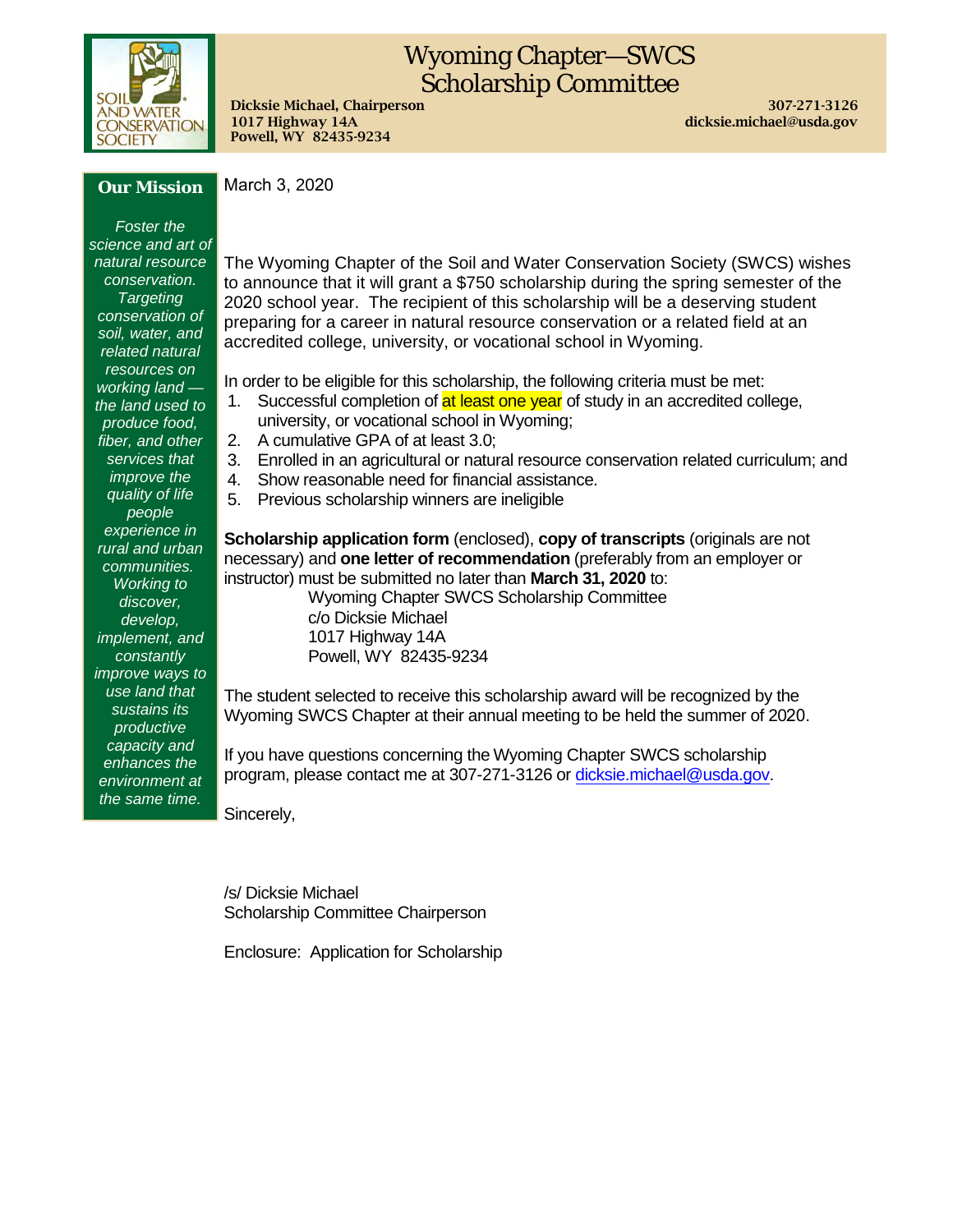

## Wyoming Chapter—SWCS Scholarship Committee

Dicksie Michael, Chairperson 307-271-3126 Powell, WY 82435-9234

dicksie.michael@usda.gov

### **APPLICATION FOR SCHOLARSHIP**

Wyoming Chapter – Soil and Water Conservation Society (SWCS)

| Criteria                                                                                                                         | To be Submitted:                                                                |
|----------------------------------------------------------------------------------------------------------------------------------|---------------------------------------------------------------------------------|
| 1. Successful completion of at least one year of study in an<br>accredited college, university, or vocational school in Wyoming; | 1. Scholarship application form;                                                |
| 2. A cumulative GPA of at least 3.0;                                                                                             | 2. Copy of transcripts (originals are not<br>necessary); and                    |
| 3. Enrolled in an agricultural or natural resource conservation<br>related curriculum; and                                       | 3. One letter of recommendation<br>(preferably from an employer or instructor). |
| 4. Show reasonable need for financial assistance.                                                                                |                                                                                 |

| NAME:                    |                                  |         |                                  |                        |            |  |
|--------------------------|----------------------------------|---------|----------------------------------|------------------------|------------|--|
| (Last)                   |                                  | (First) |                                  |                        | (Middle)   |  |
| <b>CURRENT ADDRESS:</b>  | (Street or POBox)                |         | (City)                           | (State)                | (Zip Code) |  |
| <b>PERMANENT ADDRESS</b> | (Street or POBox)                |         | (City)                           | (State)                | (Zip Code) |  |
| <b>EMAIL ADDRESS:</b>    |                                  |         |                                  |                        |            |  |
| <b>EDUCATION:</b>        | ARE YOU PRESENTLY ENROLLED?: Yes |         | No II                            | <b>CUMULATIVE GPA:</b> |            |  |
| <b>YEARS COMPLETED:</b>  |                                  |         | <b>EXPECTED GRADUATION DATE:</b> |                        |            |  |

**LAST HIGH SCHOOL (HS)/GED SCHOOL** (include the school's name, city, state, ZIP Code (if known), and year diploma or GED received)**:** 

**MARK HIGHEST LEVEL COMPLETED:** HS/GED  $\Box$  Associate  $\Box$  Bachelor  $\Box$ 

| Colleges and universities attended: |        |           | <b>Total Credits Earned</b><br>Semester | Quarter | Major(s) | Degree (if any)<br><b>Year Received</b> |
|-------------------------------------|--------|-----------|-----------------------------------------|---------|----------|-----------------------------------------|
| Name:                               |        |           |                                         |         |          |                                         |
| City:                               | State: | Zip Code: |                                         |         |          |                                         |
| Name:                               |        |           |                                         |         |          |                                         |
| City:                               | State: | Zip Code: |                                         |         |          |                                         |
| Name:                               |        |           |                                         |         |          |                                         |
| City:                               | State: | Zip Code: |                                         |         |          |                                         |

**NAME AND ADDRESS OF PARENTS OR GUARDIAN:**